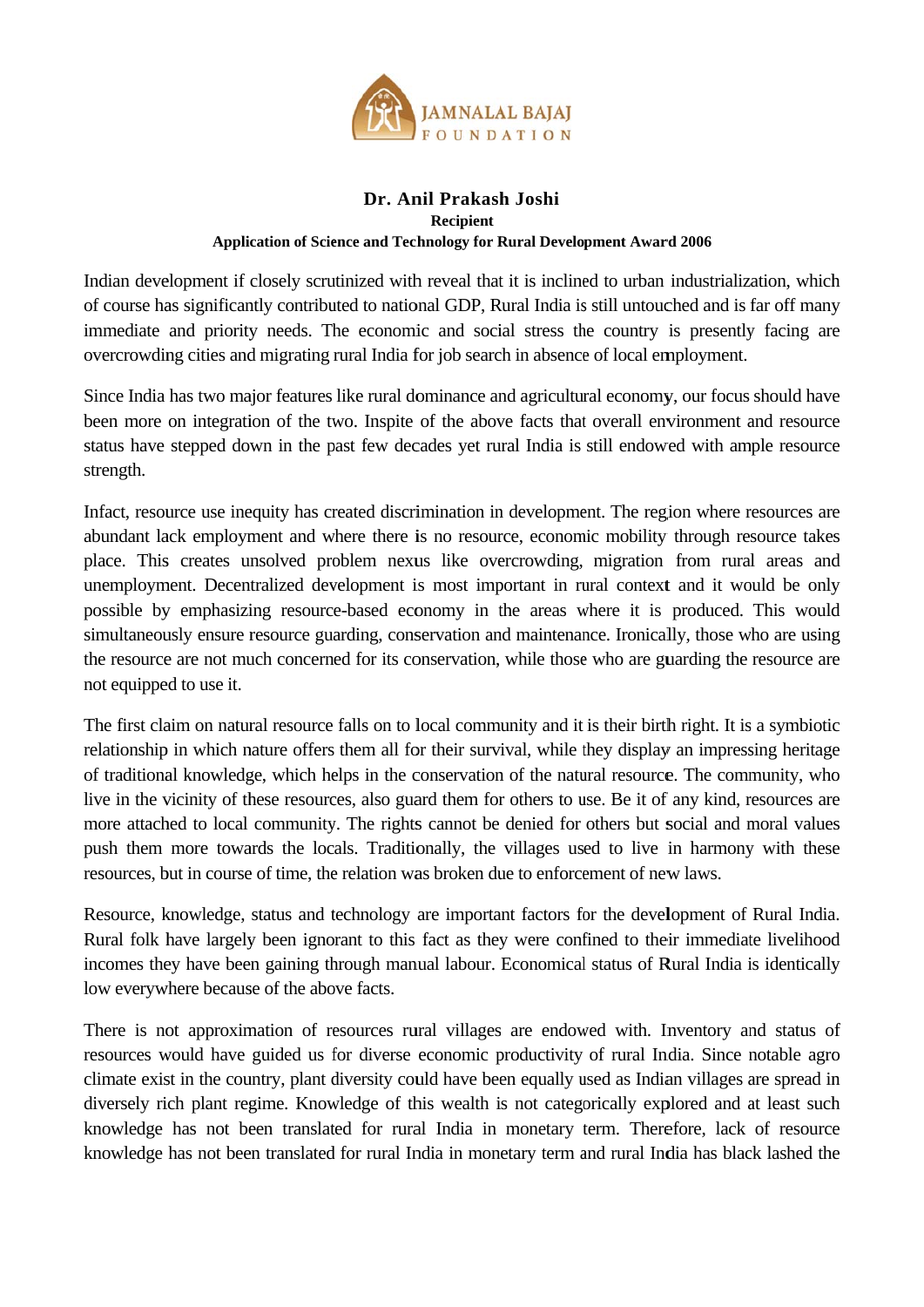progress of villages. Himalayan villagers are unknown to most of the resources around them and even if it is there, its commercial importance is not verse to them.

Second important factor that has ceased the development of Indian villages is the status of resource. There is lot of hue and cry for depleting once but we are precisely unknown for others resource strength of villages. Such strength can help straight in promoting/planning and economic harvesting of the resources.

The third and most important impediment of resource-based development has been poor technology know-how in rural India. Resource use technology has been mostly in control of industrial communities as these are centrally productive, costly and require much huge setup. Low cost, economical, socialized technologies are normally not invented, as there are no buyers. Moreover, rural community cannot afford to buy technologies. This is the reason why technology development for industrial houses and urban India is high as immediate market for such technologies is available. At the same time rural area is not a market for technology developing agencies as this to poor are desired of boon of Science & Technologies.

The other impediments of rural development particularly in context of technologies are either they have not been invented, or inappropriately developed or are inaccessible to local community. Lack of technologies prevented community to use their resources for economic upliftment. These resources otherwise flow down to mainland. Centripetal industrialization has been the bigger obstruction of rural India where decentralized development has been impaired due to outflow of resources. Decentralized technology delivery process was not adopted since beginning and trend has been set more to create urban India. One and only way we are bound to take on is to strike decentralized development strategies from urban to rural. Decentralized economic activities can also create necessary infrastructure and therefore growth of any given region is sustained.

Economic activities here can only be agro based, as land is the only asset here. Resources being are natural and generated, are simply community based and controlled more by villagers. Therefore, economic footing here should focus upon resources governed by community. Complete resources knowledge, technologies for resource use and rural market, which hitherto is invaded by the products made elsewhere, should be first concern of development.

Development should also be realized in view of its strength, which lay upon its resources, climate, culture and tradition. New wisdom and science have to be introduced in villages through total understanding with sincere commitment, Empowerment of villages in India is totally possible as the diversity of the country can offer tremendous scope of variability in productivity and so the market.

A few inputs can help us to redeem rural India from poverty. Resource strength, resource education and resource technology can bring major difference. Realization of resource strength, its market to rural India is most important input particularly when awareness for green resources have international values and other forces are gaining advantage of such resource and when migration due to unemployment has been larger concern in rural India.

This needs urgent action as villages has relatively become more a market for the products they guard/produce as raw. Their resources are simply translated into profit by others. This is high time when rural community must be made to realize its strength and transfer of knowledge should be done to generate local resource based economy. This is possible through development of knowledge linkages